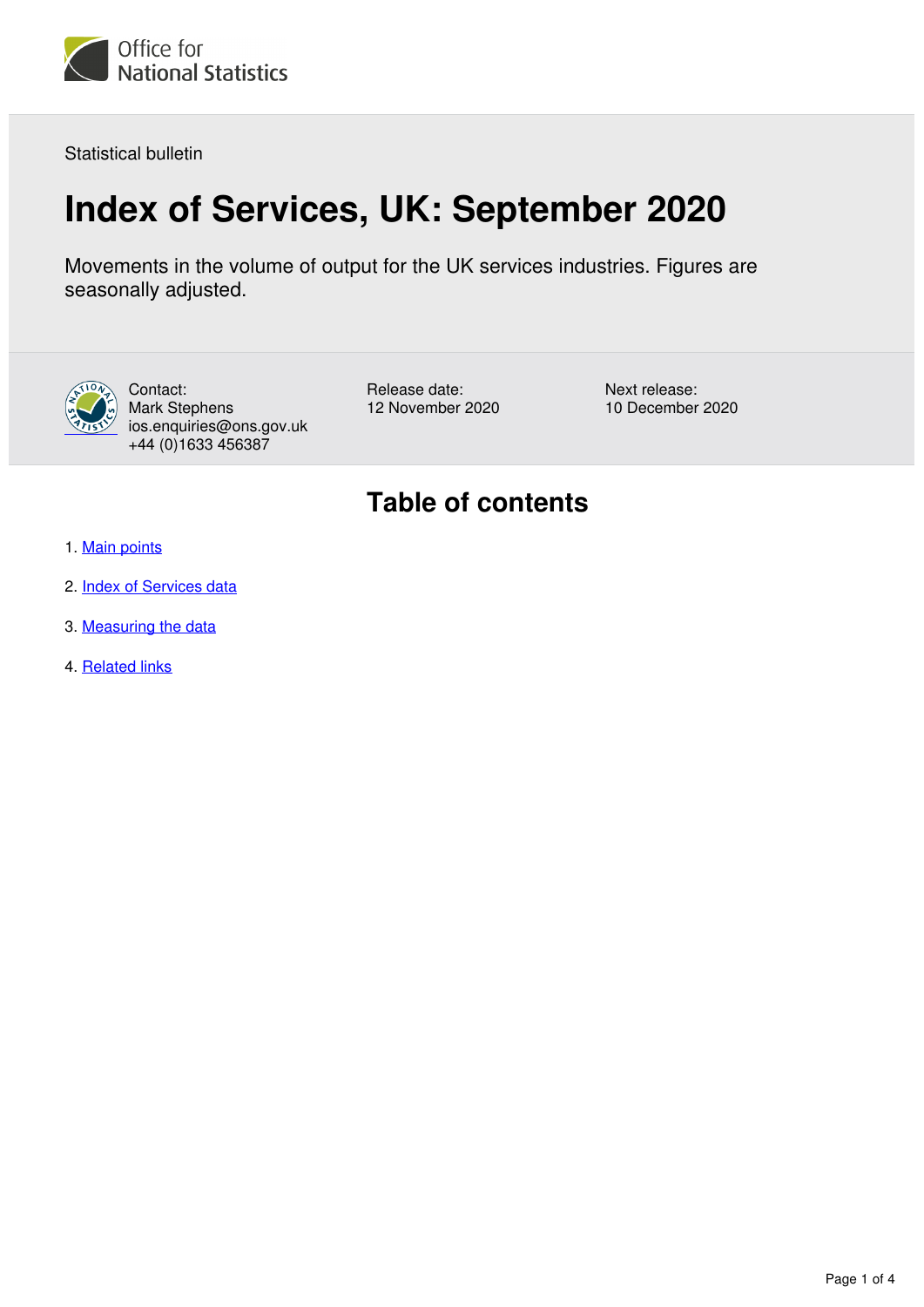## <span id="page-1-0"></span>**1 . Main points**

- There was a rise of 1.0% in the Index of Services (IoS) between August 2020 and September 2020; the largest contribution to monthly growth came from professional, scientific and technical activities, rising by 3.9%.
- In September 2020, the IoS was 8.8% below February 2020, the previous month of "normal" trading conditions, prior to the coronavirus (COVID-19) pandemic.
- There were four industries that failed to reach 50% of their pre-February 2020 level; these were travel agencies, air transport, rail transport, and creative, arts and entertainment.
- Total services output increased by 14.2% in Quarter 3 (July to Sept) 2020, compared with Quarter 2 (Apr to June) 2020, the largest rise since records began in January 1997; this was led by wholesale and retail trade; repair of motor vehicles and motorcycles, rising by 30.7%.
- Services output between the three months to September 2019 and the three months to September 2020 decreased by 10.0%.
- The coronavirus pandemic had a significant negative impact on the output of the services industries during September 2020; for further and detailed analysis of the effect on our monthly IoS estimate, please see our article, [Coronavirus and the impact on output in the UK economy, UK: September 2020](https://www.ons.gov.uk/economy/grossdomesticproductgdp/articles/coronavirusandtheimpactonoutputintheukeconomy/september2020), published today (12 November 2020).

## <span id="page-1-1"></span>**2 . Index of Services data**

#### [Index of Services time series](https://www.ons.gov.uk/economy/economicoutputandproductivity/output/datasets/indexofservices)

Dataset | Dataset ID: IOS1 | Released 12 November 2020 Monthly movements in output for the services industries: distribution, hotels and restaurants; transport, storage and communication; business services and finance; and government and other services.

### [Monthly Business Survey turnover of services industries](https://www.ons.gov.uk/economy/economicoutputandproductivity/output/datasets/monthlybusinesssurveymbsturnoverofservicesindustries)

Dataset | Released 12 November 2020

Monthly Business Survey (MBS) services industries' total turnover; current price and non-seasonally adjusted, UK.

[Index of Services, main components and sectors to four decimal places](https://www.ons.gov.uk/economy/economicoutputandproductivity/output/datasets/indexofservicesandmaincomponentsto4dp)

Dataset | Released 12 November 2020

Monthly historical movements in output for services and their industry components, by chained volume indices of gross value added, UK.

### [Index of Services revisions triangles](https://www.ons.gov.uk/economy/economicoutputandproductivity/output/datasets/indexofservicesrevisionstriangles)

Dataset | Released 12 November 2020 Monthly chained volume indices in gross value added for services and its main components.

All data related to the Index of Services (IoS) are available on the Related data page[.](https://www.ons.gov.uk/economy/economicoutputandproductivity/output/bulletins/indexofservices/may2020/relateddata)

## <span id="page-1-2"></span>**3 . Measuring the data**

### **Data sources and collection**

The Index of Services (IoS) is compiled using data from several different sources: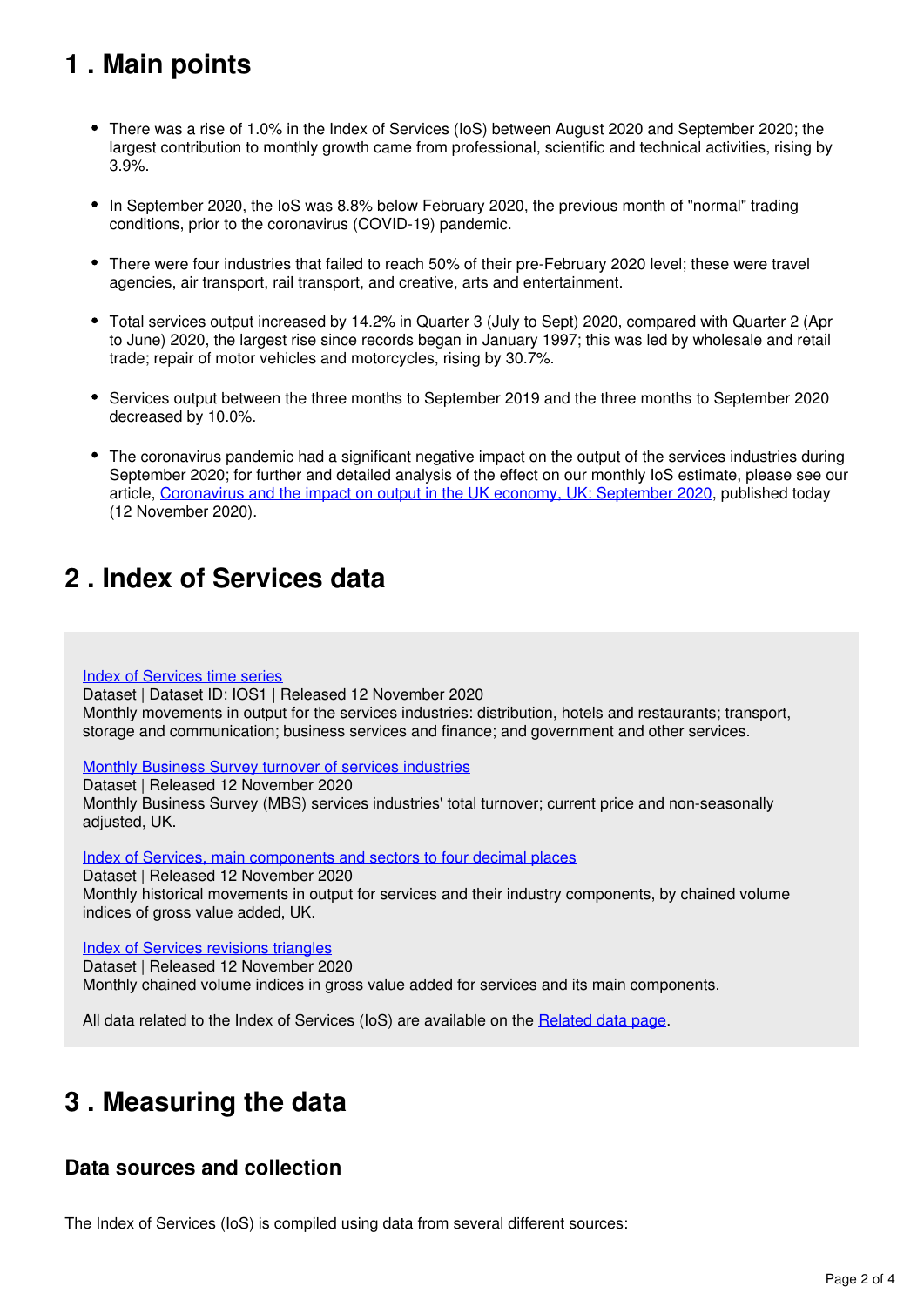- ONS: Monthly Business Survey (44.4%)
- ONS: Retail Sales Inquiry (6.4%)
- ONS: Government Expenditure (20.1%)
- ONS: Households' Expenditure (15.3%)
- ONS: Finance Expenditure (7.8%)
- $\bullet$ Other (5.9%)

The Monthly Business Survey (MBS) data are published alongside this release in [MBS turnover in services](https://www.ons.gov.uk/economy/economicoutputandproductivity/output/datasets/monthlybusinesssurveymbsturnoverofservicesindustries)  [industries.](https://www.ons.gov.uk/economy/economicoutputandproductivity/output/datasets/monthlybusinesssurveymbsturnoverofservicesindustries)

Data relating to the retail industry are broadly comparable with [Retail sales, Great Britain: September 2020,](https://www.ons.gov.uk/businessindustryandtrade/retailindustry/bulletins/retailsales/september2020) published on 23 October 2020.

For further information on what is included within Other, please see the [GDP\(o\) data sources catalogue.](https://www.ons.gov.uk/economy/grossdomesticproductgdp/datasets/gdpodatasourcescatalogue)

Percentage of each data source is based on their gross value added weight. The [GDP\(o\) methods and sources](https://www.ons.gov.uk/economy/economicoutputandproductivity/output/methodologies/indexofservicesios)  [pages](https://www.ons.gov.uk/economy/economicoutputandproductivity/output/methodologies/indexofservicesios) provide more information on the data that underpin these statistics; of particular note is the [GDP\(o\) data](https://www.ons.gov.uk/economy/grossdomesticproductgdp/datasets/gdpodatasourcescatalogue)  [sources catalogue.](https://www.ons.gov.uk/economy/grossdomesticproductgdp/datasets/gdpodatasourcescatalogue)

From February 2018, Value Added Tax (VAT) data have also been included across 64 production industries for small and medium-sized businesses. For more information, see [VAT turnover data in national accounts:](https://www.ons.gov.uk/economy/grossdomesticproductgdp/methodologies/vatturnoverdatainnationalaccountsbackgroundandmethodology)  [background and methodology.](https://www.ons.gov.uk/economy/grossdomesticproductgdp/methodologies/vatturnoverdatainnationalaccountsbackgroundandmethodology)

### **Quality and methodology**

More quality and methodology information on strengths, limitations, appropriate uses, and how the data were created is available in the loS QMI.

### **Leaving the EU**

As the UK leaves the EU, it is important that our statistics continue to be of high quality and are internationally comparable. During the transition period, those UK statistics that align with EU practice and rules will continue to do so in the same way as before 31 January 2020.

After the transition period, we will continue to produce our national accounts statistics in line with the UK Statistics Authority's[Code of Practice for Statistics](https://code.statisticsauthority.gov.uk/) and in accordance with internationally agreed statistical guidance and standards.

The Withdrawal Agreement outlines a need for UK gross national income (a fundamental component of the national accounts, which includes gross domestic product (GDP)) statistics to remain in line with those of other EU countries until the EU budgets are finalised for the years in which we were a member. To ensure comparability during this cycle, the national accounts will continue to be produced according to [European System](https://ec.europa.eu/eurostat/web/products-manuals-and-guidelines/-/KS-02-13-269)  [of Accounts \(ESA\) 2010](https://ec.europa.eu/eurostat/web/products-manuals-and-guidelines/-/KS-02-13-269) definitions and standards.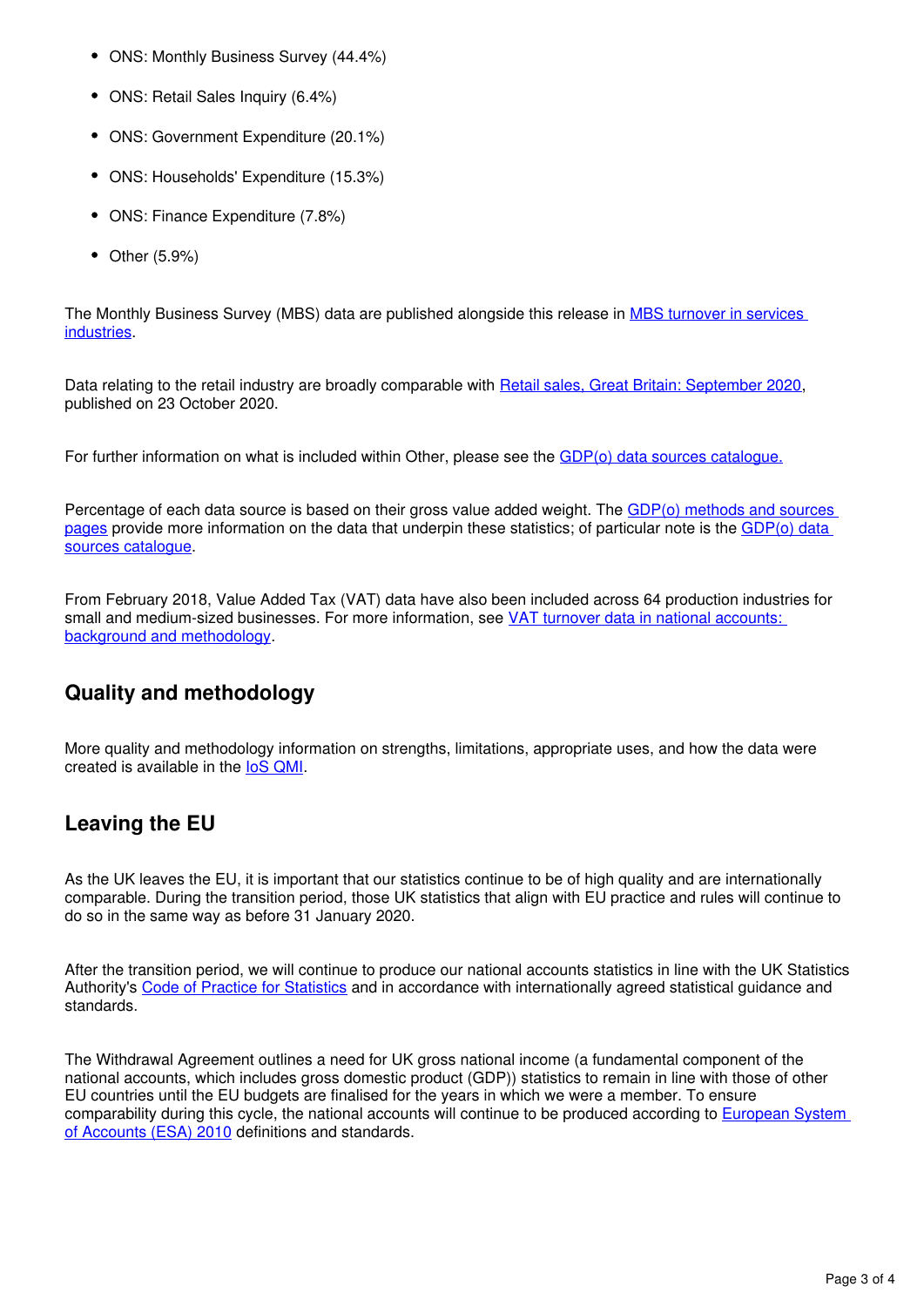### **Coronavirus (COVID-19)**

The MBS is fully online, meaning that business owners can log-on from any location and submit their data at an appropriate time. Most other data in the IoS come from within the Office for National Statistics (ONS) and therefore will be less impacted than survey data.

Our latest data and analysis on the impact of the coronavirus (COVID-19) on the UK economy and population is nowavailable on a [web page](https://www.ons.gov.uk/peoplepopulationandcommunity/healthandsocialcare/conditionsanddiseases). This is the hub for all special virus-related publications, drawing on all available data.

The ONS has released a *[public statement](https://www.ons.gov.uk/news/statementsandletters/covid19andtheproductionofstatistics)* on COVID-19 and the production of statistics. Specific queries must be directedto the **Media Relations Office**.

## <span id="page-3-0"></span>**4 . Related links**

[Coronavirus and the impact on output in the UK economy, UK: September 2020](https://www.ons.gov.uk/economy/grossdomesticproductgdp/articles/coronavirusandtheimpactonoutputintheukeconomy/June2020)

Article | Released 12 November 2020

Analysis of monthly growth for the production, services and construction industries in the UK economy between August and September 2020, highlighting the early impact from the coronavirus (COVID-19) pandemic.

[A comparison between official estimates of UK output and diffusion indices](https://www.ons.gov.uk/economy/nationalaccounts/uksectoraccounts/compendium/economicreview/october2019/comparingonsseconomicdatawithihsmarkitandcipspurchasingmanagersindexsurveys)

Article | Released 21 October 2019 The level of correlation between Office for National Statistics (ONS) data and IHS Markit and Chartered Institute of Procurement and Supply Purchasing Managers' Indices.

### [GDP monthly estimate, UK: September 2020](https://www.ons.gov.uk/economy/grossdomesticproductgdp/bulletins/gdpmonthlyestimateuk/september2020)

Bulletin | Released 12 November 2020

Gross domestic product (GDP) measures the value of goods and services produced in the UK. It estimates the size of and growth in the economy and includes the Index of Production (IoP), Index of Services (IoS) and construction output in Great Britain.

### [Services sector, UK: 2008 to 2018](https://www.ons.gov.uk/economy/economicoutputandproductivity/output/articles/servicessectoruk/2008to2018)

Article | Released 2 April 2019

The article details the changes that have taken place in the UK services sector from 2008 to 2018. It also looks at the differences between public sector-dominated sectors and the rest of the IoS and compares the growth of individual IoS sectors in more detail.

[Index of Production, UK: September 2020](https://www.ons.gov.uk/economy/economicoutputandproductivity/output/bulletins/indexofproduction/september2020) Bulletin | Released 12 November 2020

Movements in the volume of production for the UK production industries: manufacturing, mining and quarrying, energy supply, and water and waste management.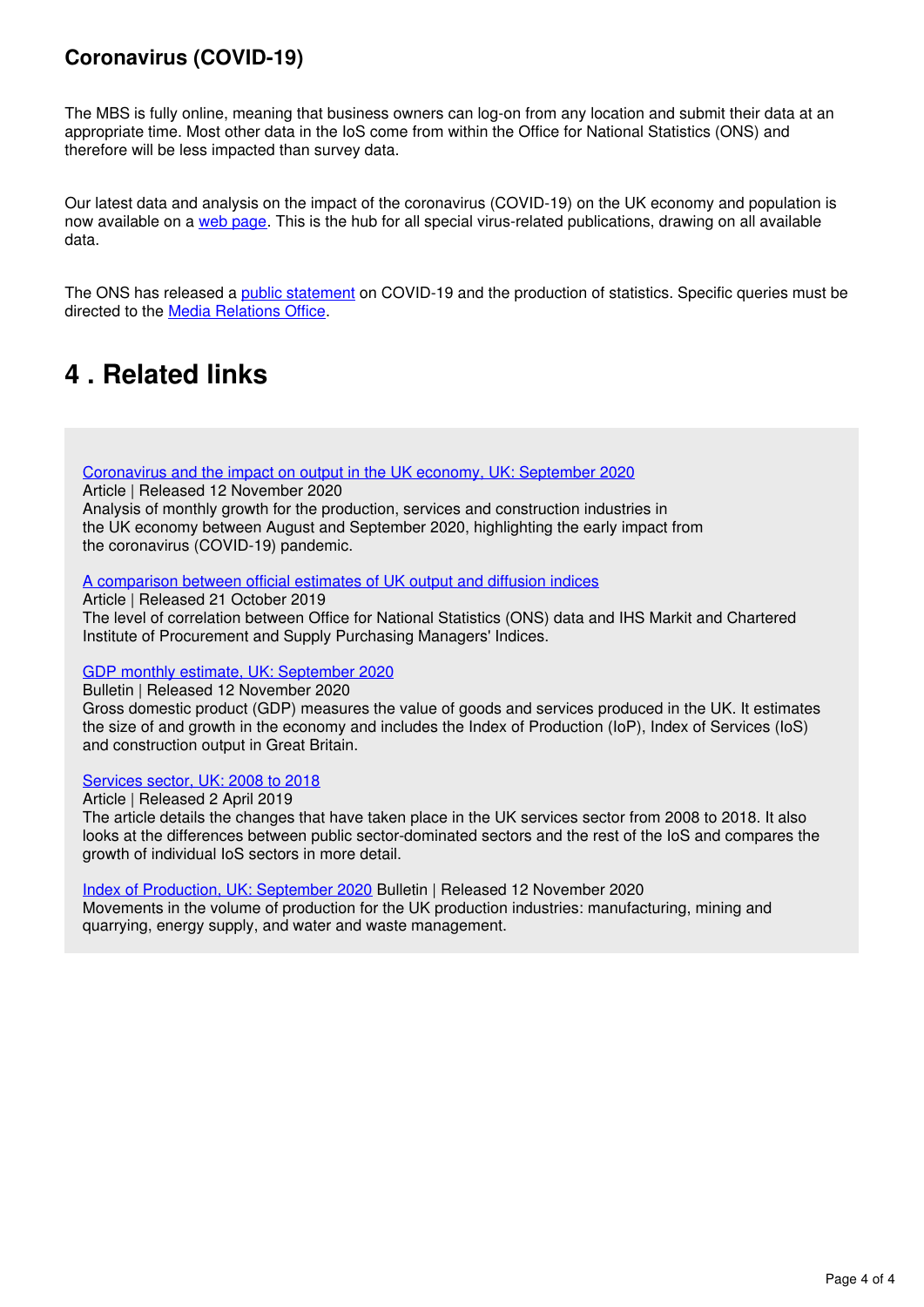#### **IOS: Index of Services**<sup>1</sup> **Chained volume indices of gross value added** <sup>2,3,4</sup> seasonally adjusted 2018 = 100 **IOS1**

|              |                                                          | Industry sections (SIC2007) |               |                 |          |  |  |
|--------------|----------------------------------------------------------|-----------------------------|---------------|-----------------|----------|--|--|
|              |                                                          |                             |               |                 |          |  |  |
|              |                                                          |                             |               | <b>Business</b> | Govern-  |  |  |
|              | Total                                                    | Distribution                | Transport,    | services        | ment and |  |  |
|              | service                                                  | hotels and                  | storage and   | and             | other    |  |  |
|              | industries                                               | restaurants                 | communication | finance         | services |  |  |
| Section      | $G-T$                                                    | G and I                     | H and J       | $K-N$           | $O-T$    |  |  |
| 2018 weights | 1000                                                     | 169                         | 134           | 420             | 276      |  |  |
|              | S <sub>2</sub> KU                                        | S2MV                        | KI7B          | KI7L            | KI7T     |  |  |
| 2015         | 95.6                                                     | 92.7                        | 91.6          | 95.6            | 99.5     |  |  |
| 2016         | 97.1                                                     | 95.5                        | 93.8          | 97.9            | 98.7     |  |  |
| 2017         | 98.5                                                     | 97.3                        | 96.7          | 98.9            | 99.4     |  |  |
| 2018         | 100.0                                                    | 100.0                       | 100.0         | 100.0           | 100.0    |  |  |
| 2019         | 101.8                                                    | 102.5                       | 105.1         | 100.5           | 101.7    |  |  |
| 2019 Q3      | 101.6                                                    | 102.7                       | 105.4         | 100.9           | 101.9    |  |  |
| Q4           | 102.1                                                    | 102.5                       | 105.3         | 100.9           | 102.5    |  |  |
| 2020 Q1      | 99.6                                                     | 97.7                        | 102.5         | 100.4           | 98       |  |  |
| Q2           | 80.4                                                     | 64.2                        | 84.5          | 89.3            | 74.8     |  |  |
| Q3           | 91.8                                                     | 96.3                        | 93.5          | 93.2            | 86.2     |  |  |
| 2019 Jul     | 102.1                                                    | 102.8                       | 105.9         | 100.9           | 101.8    |  |  |
| Aug          | 102.1                                                    | 102.7                       | 105.0         | 101.0           | 102.0    |  |  |
| Sep          | 102.0                                                    | 102.5                       | 105.5         | 100.7           | 102.0    |  |  |
|              | 102.4                                                    |                             | 106.0         |                 | 102.2    |  |  |
| Oct          |                                                          | 102.9                       |               | 101.1           |          |  |  |
| Nov          | 102.0                                                    | 102.3                       | 104.6         | 100.7           | 102.6    |  |  |
| Dec          | 102.3                                                    | 102.3                       | 105.4         | 101.0           | 102.8    |  |  |
| 2020 Jan     | 102.4                                                    | 103.4                       | 104.4         | 101.1           | 102.9    |  |  |
| Feb          | 102.2                                                    | 102.9                       | 104.4         | 101.1           | 102.2    |  |  |
| Mar          | 94.1                                                     | 86.9                        | 98.6          | 98.8            | 89.0     |  |  |
| Apr          | 77.3                                                     | 53.3                        | 81.5          | 88.7            | 72.8     |  |  |
| May          | 78.7                                                     | 60.2                        | 82.1          | 88.1            | 74.2     |  |  |
| Jun          | 85.2                                                     | 79.2                        | 90.0          | 91.2            | 77.5     |  |  |
| Jul          | 90.1                                                     | 91.8                        | 93.2          | 92.6            | 83.6     |  |  |
| Aug          | 92.2                                                     | 99.3                        | 93.2          | 93.0            | 86.2     |  |  |
| Sep          | 93.2                                                     | 97.7                        | 94.2          | 94.0            | 88.6     |  |  |
|              | Percentage change, latest year on previous year          |                             |               |                 |          |  |  |
|              | S222                                                     | S243                        | <b>KI77</b>   | KI7G            | KI7O     |  |  |
| 2015         | 2.5                                                      | 3.8                         | 4.2           | 2.3             | 1.1      |  |  |
| 2016         | 1.6                                                      | 3.1                         | 2.4           | 2.4             | $-0.8$   |  |  |
| 2017         | 1.4                                                      | 1.8                         | 3.1           | 1.0             | 0.7      |  |  |
| 2018         | 1.6                                                      | 2.8                         | 3.4           | 1.1             | 0.6      |  |  |
| 2019         | 1.8                                                      | 2.5                         | 5.1           | 0.5             | 1.7      |  |  |
|              | Percentage change, latest month on same month a year ago |                             |               |                 |          |  |  |
|              | S26Q                                                     | <b>S28R</b>                 | KI7A          | KI7I            | KI7Q     |  |  |
| 2019 Jul     | 2.0                                                      | 1.3                         | 6.8           | 0.8             | 1.8      |  |  |
| Aug          | 1.7                                                      | 1.7                         | 4.0           | 0.9             | 1.9      |  |  |
| Sep          | 1.6                                                      | 2.1                         | 3.6           | 0.6             | 2.0      |  |  |
| Oct          | 1.5                                                      | 1.7                         | 4.3           | 0.4             | 1.7      |  |  |
| Nov          | 1.0                                                      | 0.3                         | 2.5           |                 | 2.1      |  |  |
|              |                                                          |                             |               |                 |          |  |  |
| Dec          | 1.4                                                      | 1.6                         | 1.4           | 0.8             | 2.3      |  |  |
| 2020 Jan     | 1.3                                                      | $1.4$                       |               | 1.1             | 2.3      |  |  |
| Feb          | 0.8                                                      | 0.7                         | 0.1           | 0.8             | 1.2      |  |  |
| Mar          | $-7.2$                                                   | $-15.1$                     | $-5.5$        | $-1.4$          | $-12.0$  |  |  |
| Apr          | $-23.7$                                                  | $-48.0$                     | $-22.4$       | $-11.3$         | $-28.0$  |  |  |
| May          | $-22.4$                                                  | $-41.2$                     | $-21.9$       | $-12.0$         | $-26.7$  |  |  |
| Jun          | $-16.3$                                                  | $-22.7$                     | $-14.6$       | $-9.3$          | $-23.8$  |  |  |
| Jul          | $-11.8$                                                  | $-10.7$                     | $-12.0$       | $-8.2$          | $-17.8$  |  |  |
| Aug          | $-9.7$                                                   | $-3.3$                      | $-11.1$       | $-7.9$          | $-15.5$  |  |  |
| Sep          | $-8.7$                                                   | $-4.6$                      | $-10.7$       | $-6.7$          | $-13.1$  |  |  |

1 The IOS output is designated as a National Statistic.

2 Indices reflect values measured at basic prices, which exclude "taxes less subsidies on products".

3 Estimates cannot be regarded as accurate to the last digit shown.

4 Any apparent inconsistencies between the index numbers and the percentage

changes shown in these tables are due to rounding.<br>5 A complete run of data is available on the ONS website as a A complete run of data is available on the ONS website as a Sources: For further information on these data please telephone<br>
Time series dataset<br>
Time series dataset

 $01633$  456387; fax 01633 455300 or e-mail ios.enquiries@ons.gov.uk